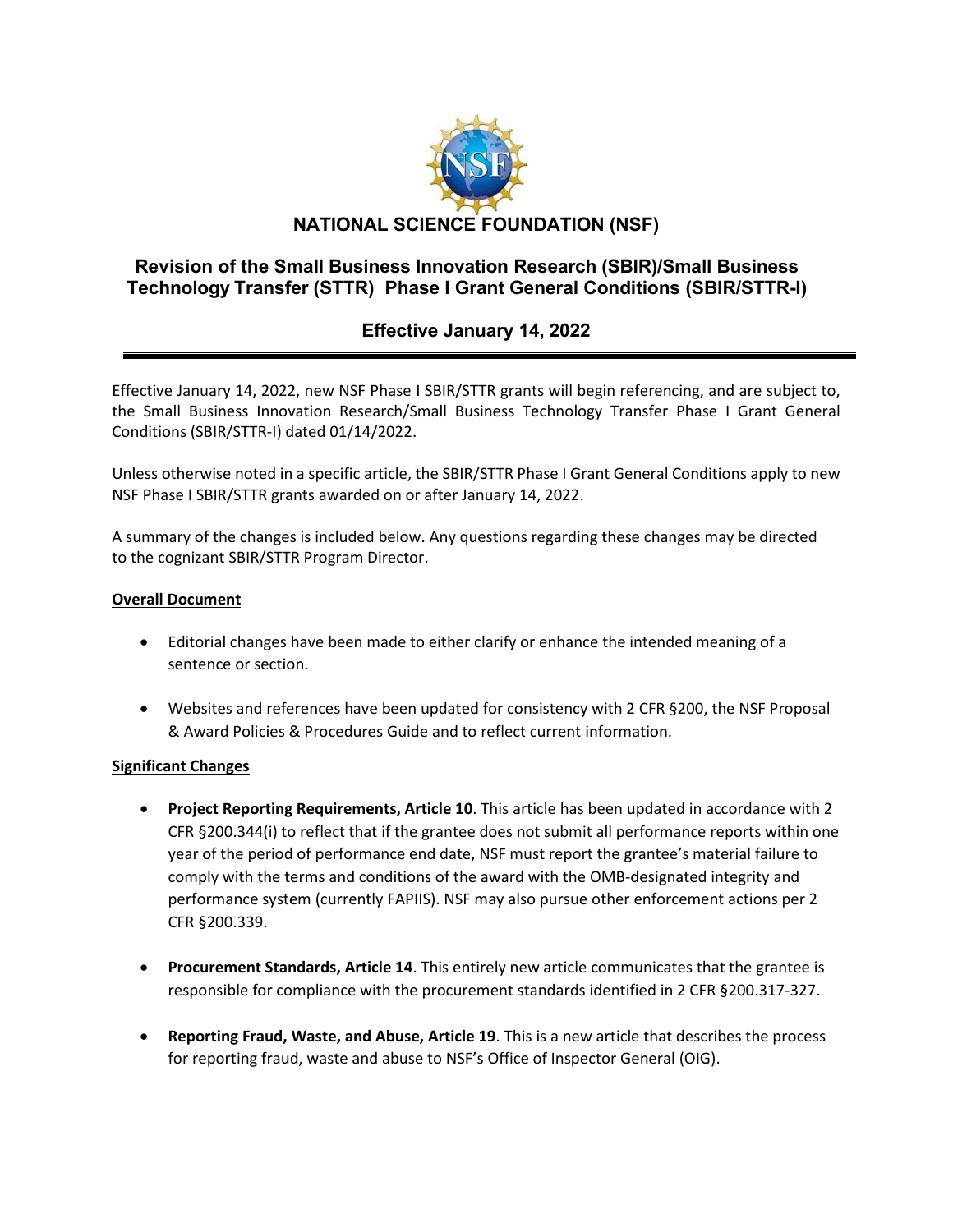- **Reporting Subawards and Executive Compensation, Article 20.** This article has been revised in accordance with 2 CFR Appendix A to Part 170.
- **System for Award Management and Universal Identifier Requirements, Article 21.** This article has been revised in accordance with 2 CFR Appendix A to Part 25.
- **Termination and Enforcement, Article 27.** Consistent with 2 CFR §200.340, this article has been updated to emphasize the ability of NSF to terminate awards, to the greatest extent authorized by law, when the award no longer effectuates the program goals or NSF priorities.
- **Non-Discrimination Statutes, Article 29.** This is a new article that describes the statutes that apply as it pertains to non-discrimination provisions.
- **Fee Payments, Article 45.** This is a new article that describes the allowability of fee payments.
- **Section 889 of the National Defense Authorization Act (NDAA) for Fiscal Year (FY) 2019, Article 46.** Consistent with 2 CFR §200.216 and §200.471, this new article prohibits the use of Federal assistance funding on certain telecommunications and video surveillance services or equipment.
- **Limitation of Funds, Article 47.** This is a new article communicates that the awardee bears the risk of making its own obligations, expenditures, or commitments above the current obligation of funds on the award.
- **Resolution of Disagreements and Disputes, Article 48.** This new article describes the process for resolving disagreements and disputes under that grant that are not resolved through informal discussions.
- **Partnerships with Foreign Collaborators, Article 52.** This new article identifies the requirements for awardees to notify NSF of advanced knowledge of proposed or funded awardee activities with foreign entities.
- **Government Permits and Activities Abroad, Article 53.** This new article notifies awardees of the communication and compliance requirements when undertaking proposed activities outside the US.

#### **Clarifications and Other Changes**

- **Significant Project Changes, Article 6.** Flow down provisions for subrecipients have been updated for consistency with the revisions made throughout the document.
- **Pre-award Costs, Article 7.** This article has been updated in accordance with 2 CFR §200.458. If pre-award costs are charged to the grant, these costs must be charged to the initial budget period, unless otherwise specified in the award notice.